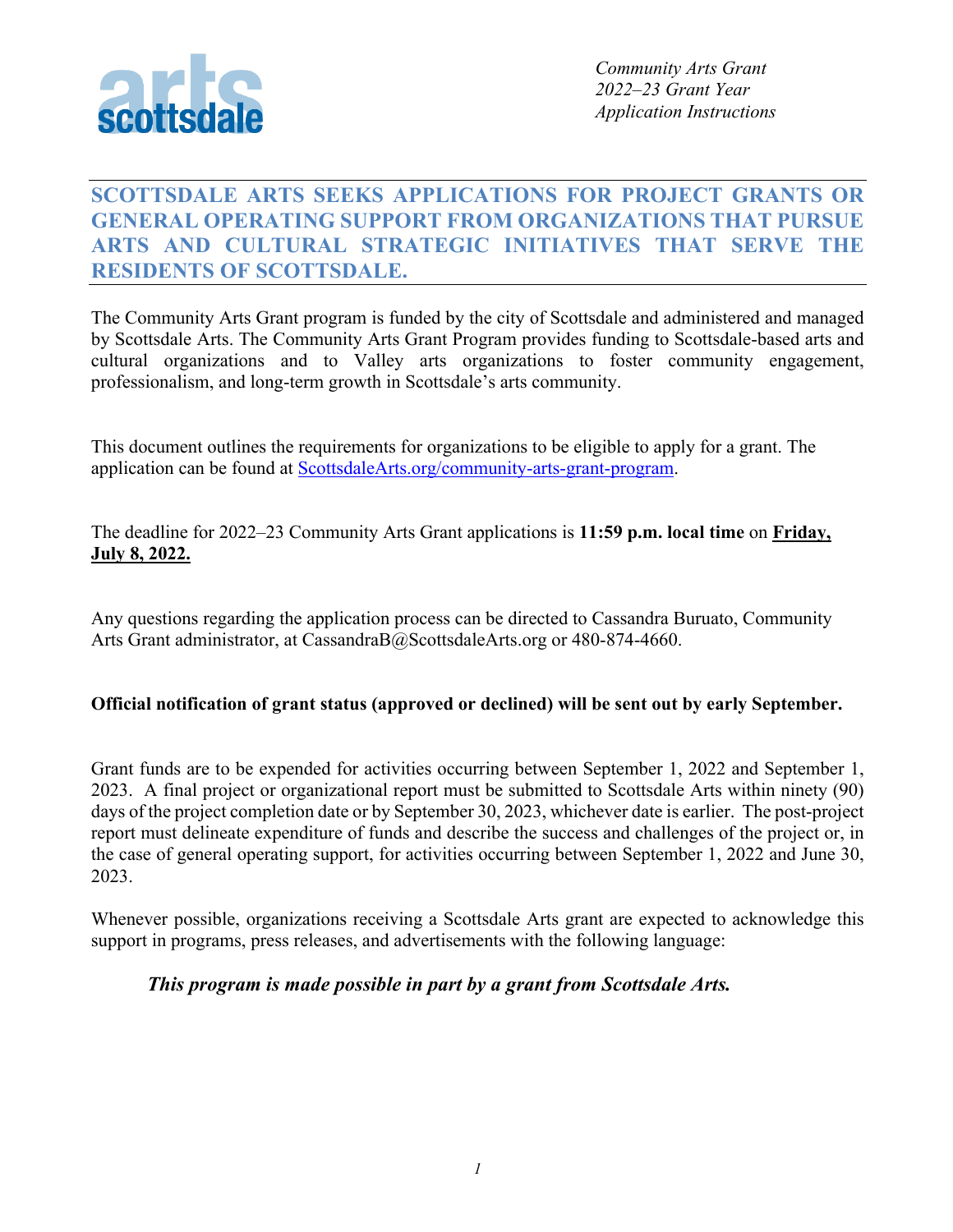

## **ELIGIBILITY & PRIORITIES**

Scottsdale Arts welcomes proposals addressing a broad range of initiatives and opportunities to serve the Scottsdale community:

- v **Micro-Project** grant (up to \$1,000) and **Project** grant (up to \$10,000)
	- $\circ$  Applicants must be a 501(c)(3) non-profit arts or cultural organization
	- o Awards will be considered for applications from Scottsdale-based and non-Scottsdale-based organizations that provide specific **programs and activities** for Scottsdale residents and visitors **within** Scottsdale.
	- o Applicants must have a three-year history of programming prior to the application deadline.
- v **General Operating Support** grant (up to \$10,000)
	- $\circ$  Applicants must be a 501(c)(3) non-profit arts or cultural organization
	- o Applicants must have a primary place of business located physically within the boundaries of the City of Scottsdale
	- $\circ$  Awards will be considered for organizations where 100% of the program is arts-related and clearly pursues strategic plan objectives that advance their long-term institutional vitality and/or program quality.
	- o Applicants must have a three-year history of programming prior to the application deadline.

#### **Scottsdale Arts will not consider requests for:**

- Grants to individuals;
- Multi-year commitments;
- Building projects, construction, or renovation;
- Attendance at or travel to conferences, workshops or seminars;
- Tickets, tables or advertising for fundraising events;
- After-school programs run by school personnel.<sup>1</sup>

<sup>&</sup>lt;sup>1</sup>Applications for projects in which outside artists are hired, whether for an in-school project or an after-school project, will be accepted and considered for funding. K-12 arts education projects that incorporate the Arizona Arts Standards will receive higher priority. For a copy of the Arizona Arts Standards, refer to http://www.azed.gov/standards-practices/art-standards/.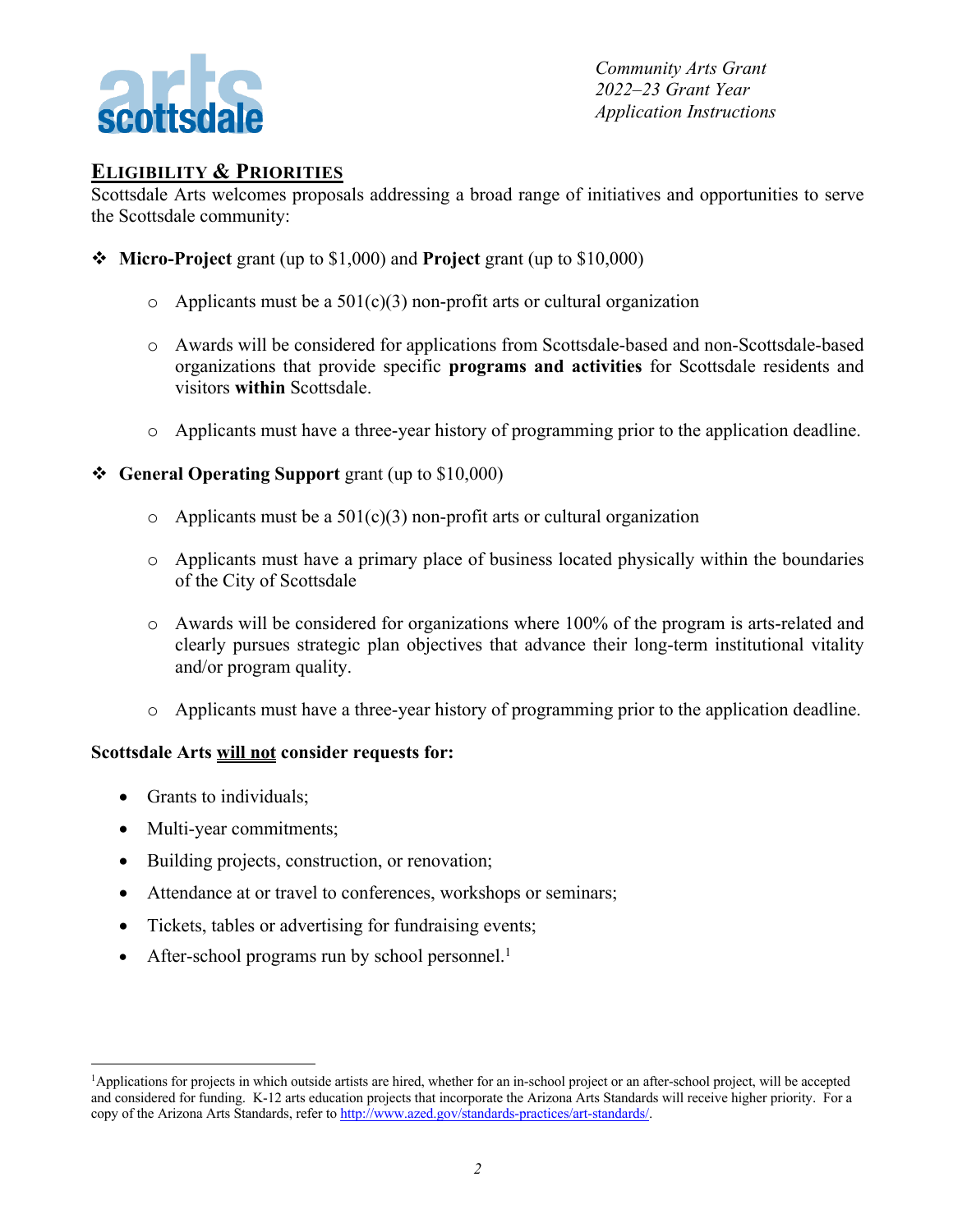

#### **DATA ARTS (FORMERLY THE CULTURAL DATA PROJECT)**

All Community Arts Grants applicants will be required to **submit their organization's fiscal information through DataArts.** DataArts, formerly the Cultural Data Project, was founded to bring the language and leverage of data to the business of culture. The Cultural Data Profile (CDP) is DataArts' flagship service, which thousands of cultural nonprofits use annually to report their financial and programmatic information. DataArts seeks to be a catalyst for data-informed decision-making.

The data you provide serves multiple purposes. With it, you can apply for grants, get a clear picture of your organization's progress, inform your decision-making, and make a stronger case to stakeholders. Enter data once and share it with multiple grant makers and service organizations. Additional features, include the ability to search for new grant opportunities, and use reports and data visualizations to make more informed decisions and tell your organization's story.

**General operating support** applicants will need to generate a report based on the organization's three (3) most recently completed fiscal years. **Project applicants** will need to generate a Funder Report based on the organization's last completed fiscal year. For assistance on how to generate your Funder Report through Data Arts click here. **Applicants are required to submit their Funder Reports as an attachment to their application. Scottsdale Arts will not have access to this information otherwise.** (Micro-project grant applicants are exempt from this requirement).

For more information about DataArts, and assistance with your Funder report, contact DataArts Support Center at 877-707-3282 or help@culturaldata.org. Additional resources: In-person and Online Workshops, Searchable Knowledgebase, Educational Video Library, Free Online Courses

#### **PROJECT BUDGET (MICRO-PROJECT AND PROJECT GRANTS ONLY)**

Project applicants must submit a **project budget form** which outlines the projected income and expenses for the length of the project. Budget should be balanced, realistic and relevant to the services provided by the project to the Scottsdale community. Additionally, a project budget narrative is required (as part of the project/micro-project grant application). The Project Budget form may be found on the Scottsdale Arts website: https://scottsdalearts.org/community-artsgrant-program/

#### **FACILITIES USE FOR REHEARSALS/PERFORMANCES/EVENTS**

Applicants who are soliciting funds for the purpose of renting space/venues to hold rehearsals, performances or events are strongly encouraged to apply to the Scottsdale Center for the Performing Arts' ("SCPA") Non-Profit Rental Support Program ("NPRSP"). The NPSRP provides qualifying organizations with a rental fee waiver, providing the organization the opportunity to utilize SCPA facilities for a reduced cost (other SCPA charges may apply). This policy is intended to provide a structure and process for providing rental fee support to community organizations, which is open, transparent, legal and equitable, and furthers the aims and objectives of Scottsdale Arts. For more information, please go online to **https://scottsdaleperformingarts.org/wpcontent/uploads/2019/05/2019-2020-Nonprofit-Rental-Support-Program-Packet.pdf**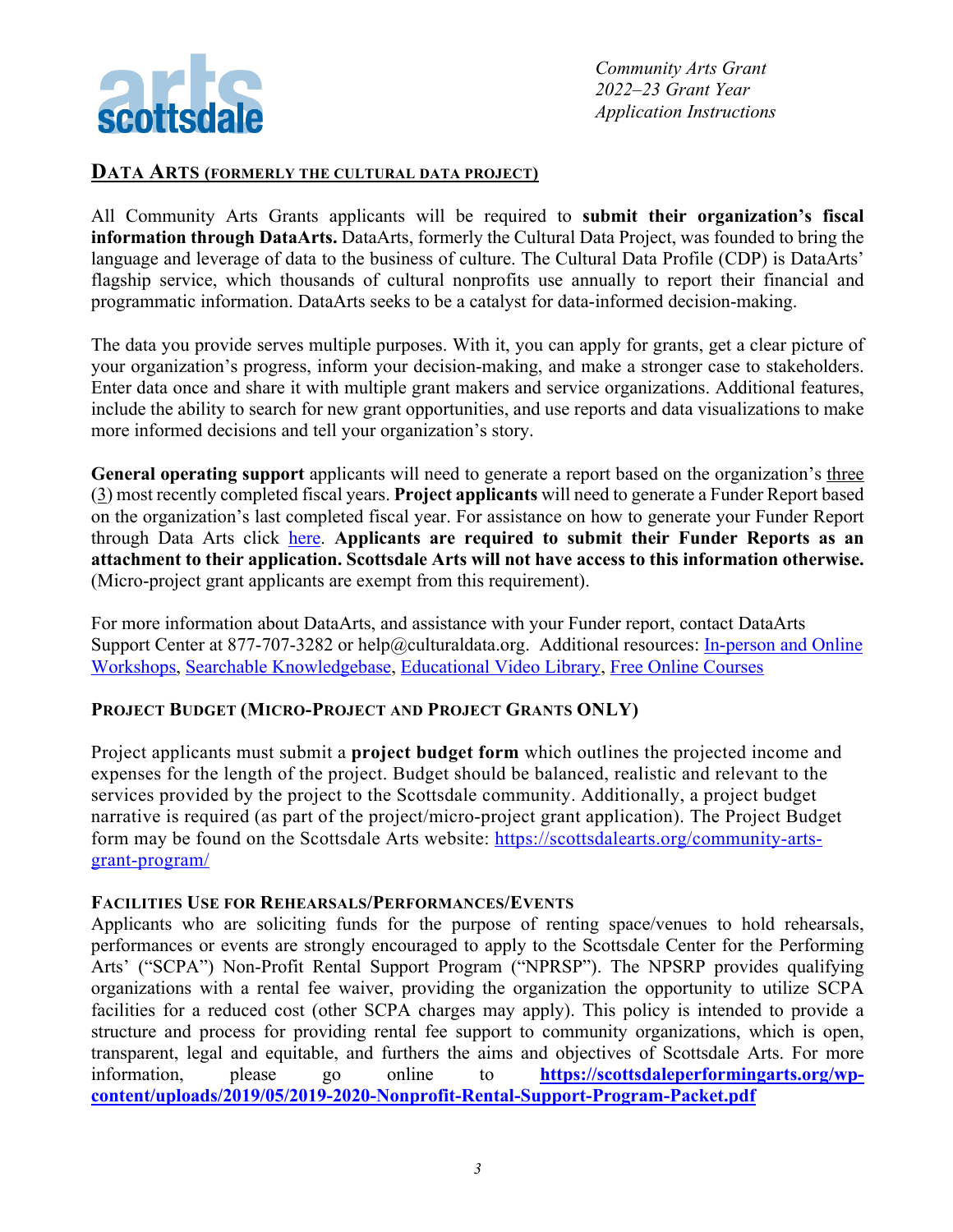

### **SCORING CRITERIA**

### *MICRO- PROJECTS PROJECTS* **Up to \$1,000 Up to \$10,000**

The scoring of applications is based the following categories:

### **IMPACT:**

#### **Impact of the project on the Scottsdale Community**

- Project fulfills a particular cultural need in the Scottsdale community
- Project serves a diverse population of Scottsdale residents
- Proposal demonstrates collaborations with other organizations; project has shared ownership and responsibilities of all partners, including fiscal agents where appropriate
- Project shows a unique impact on the community

## **QUALITY:**

### **Overall quality of the Project**

- Qualifications, background and experience of the artists/consultants involved
- Effective use of the artists'/consultants' skills in the project
- How well the project's goals and activities support the mission of the applicant organization

### **CAPABILITY:**

#### **Applicant's ability to complete the project**

- Applicant possesses the resources and expertise to administer the proposed project
- Applicant demonstrates how they have sustained throughout the pandemic and the challenges they now face.
- Applicant demonstrates success in managing previous, similar projects
- Proposal provides evidence of effective planning and sound evaluation methods

#### **BUDGET:**

#### **Appropriateness of the project budget**

- Project costs are appropriate to the services provided, budget is realistic for proposed project
- Budget is balanced and accurate with numbers provided for pre and post pandemic
- Evidence of funding for the project are listed (by applicant and/or other support)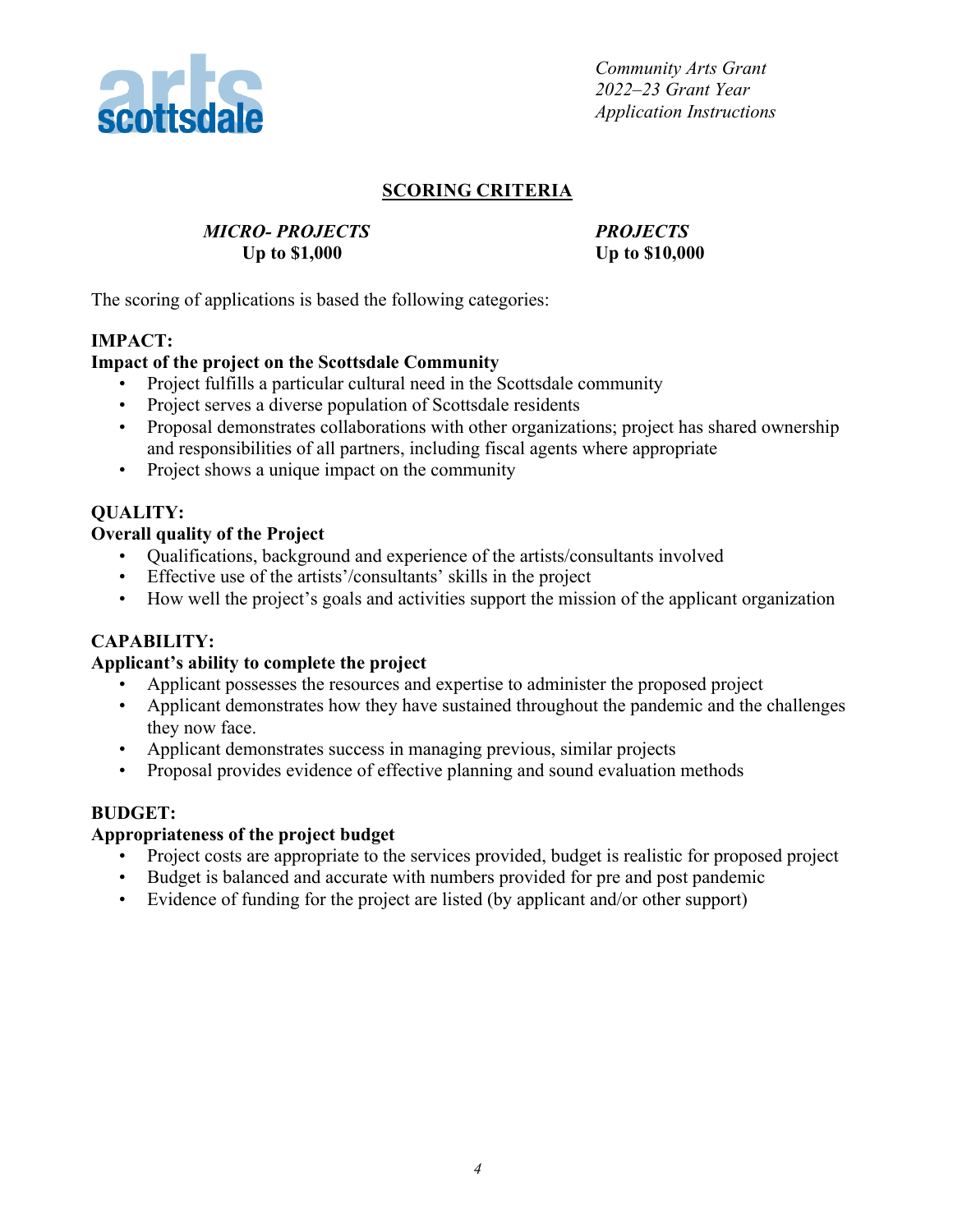

## **SCORING CRITERIA**

### *ORGANIZATION SUPPORT* **Up to \$10,000**

The scoring of applications is based on the following categories:

### **IMPACT:**

### **Impact of the organization on the Scottsdale Community**

- Organization fulfills a particular cultural need in the Scottsdale community
- Organization shows strong collaborations with other partners/schools in the community; demonstrates shared ownership and responsibilities of all partners, including fiscal agents where appropriate
- Organization differentiates itself from those that are similar

### **QUALITY:**

#### **Overall quality of the organization**

- Applicant clearly conveys the mission and vision of its organization
- Applicant demonstrates the manner in which the organization's goals and activities support the mission of the organization
- Qualifications, background and experience of the artists/consultants involved
- Effective use of the artists'/consultants' skills in the project

### **CAPABILITY:**

#### **Applicant's ability to carry out services that benefit Scottsdale**

- Applicant provides a clear, strong strategic plan for its organization
- Organization demonstrates how they have sustained throughout the pandemic and the challenges they now face.
- Organization provides evidence of effective planning and evaluation methods
- Organization shows ability to continue in the face of major leadership/organizational changes

### **FINANCIAL STATUS:**

#### **Condition of the organization's finances**

- Organization costs are appropriate and relevant to the services provided
- Financials are balanced and accurate
- Evidence of funding is listed (by applicant and/or other support)